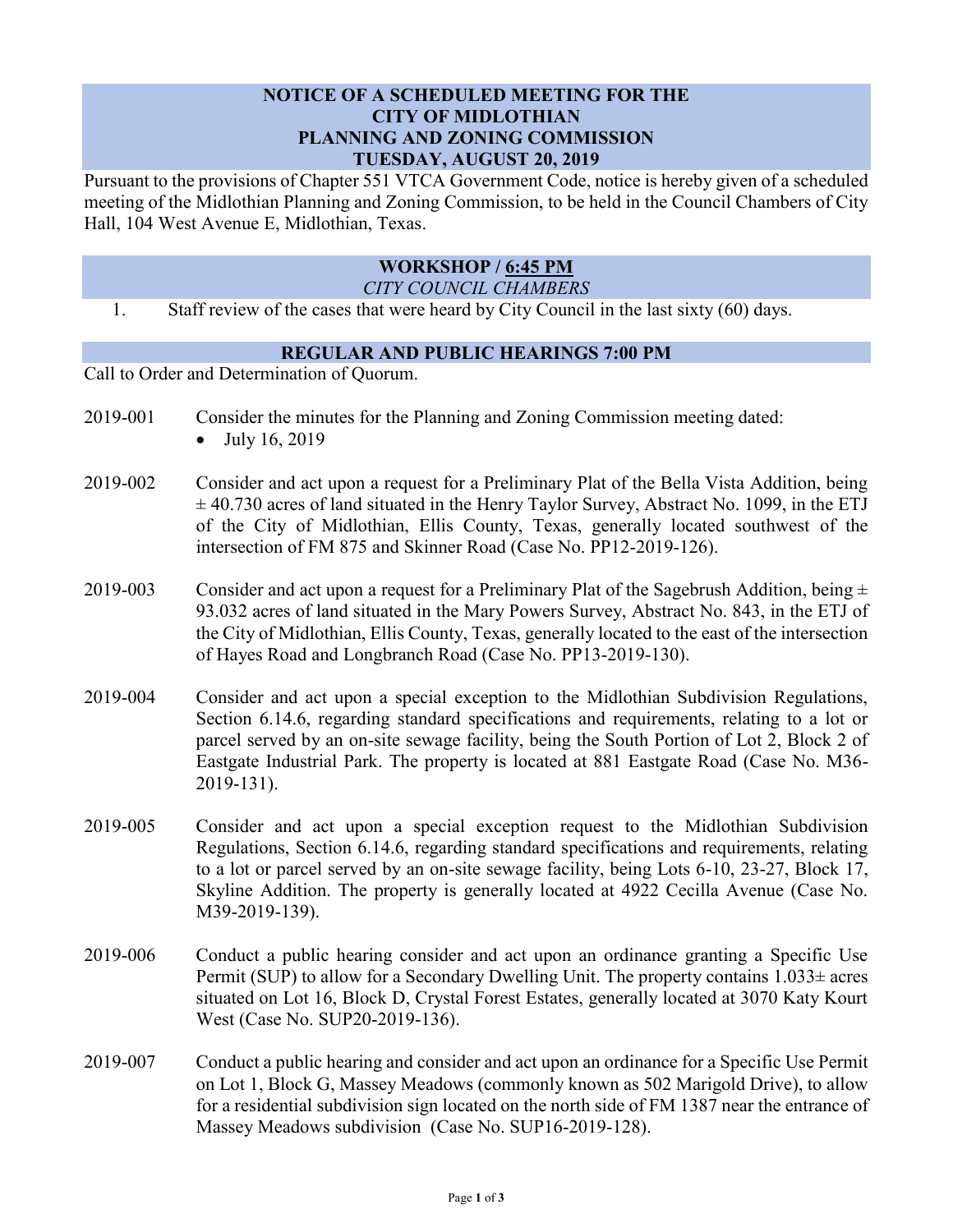- 2019-008 Conduct a public hearing and consider and act upon an ordinance for a Specific Use Permit on Lot 1, Block A, Massey Meadows (commonly known as 745 Indian Blanket Drive), to allow for a residential subdivision sign located on the east side of Walnut Grove Road near the entrance of the Massey Meadows subdivision (Case No. SUP17-2019-129).
- 2019-009 Conduct a public hearing and consider and act upon an ordinance for a Specific Use Permit (SUP) authorizing property currently zoned Planned Development District No. 19 (PD-19) to be used for a restaurant over 1,000 square feet. The property is located directly to the east of Reindeer Drive, and approximately 200 feet south of the Harvest Hill Drive (Case No. SUP19-2019-135).
- 2019-010 Conduct a public hearing and consider and act upon an ordinance relating to the use and development of  $2.01\pm$  acres out of the Martha Brenen Survey, Abstract No. 43, by changing the zoning from an Agricultural (A) District to Single-Family One (SF-1) District. Located at 531 Bluebonnet Lane (Case No. Z20-2019-133).
- 2019-011 Conduct a public hearing and consider an act upon an ordinance granting a Specific Use Permit (SUP) for a daycare relating to the use and development of  $2.01\pm$  acres out of the Martha Brenan Survey, Abstract No. 43, Ellis County, Texas (commonly known as 531 Bluebonnet Lane) and presently zoned Agricultural (A) District (Case No. SUP18-2019- 134).
- 2019-012 Conduct a public hearing and consider and act upon an ordinance amending the City of Midlothian Zoning Ordinance, specifically amending Section 100.1 "General Definitions" by deleting the definition "Brewery Or Distillery" and adding definitions for "Brewery," "Brewpub," "Distillery," and "Microbrewery"; amending Section 2.04 "Use Tables," Subsection (g) "Retail & Service Types" by adding the use "Brewpub", amending Subsection (k) "Industrial Uses Processes" by adding the use "Microbrewery"; amending Section 4.502 "North 8th Street District (N8) Allowed Uses" by amending Subsection (b) to add "Brewpub"; amending Section 4.5606 "Parking Ratios" by amending subsection E) to add "Brewpub" (OZ11-2019-103).
- 2019-013 Conduct a public hearing and consider and act upon an ordinance amending the City of Midlothian Zoning Ordinance, By Amending Section 3.01 "Residential District Regulations Table (Quick Reference)", by amending various areas to be consistent with the associated sections in the Zoning Ordinance; amending Section 3.101 "Agricultural (A) District Regulations & Standards", Section 3.201 "Single-Family One (SF-1) District Regulations & Standards", Section 3.301 "Single-Family Two (SF-2) District Regulations & Standards", Section 3.401 "Single-Family Three (SF-3) District Regulations & Standards", Section 3.501 "Single-Family Four (SF-4) District Regulations & Standards", Section 3.601 "Residential 2.5 (R-2.5) District Regulations & Standards", Section 3.701 "Residential Three (R-3) District Regulations & Standards", by amending various categories in each aforementioned sections to include but not limited to the minimum lot size, minimum garage size, maximum garage orientation, minimum house size, maximum lot coverage and maximum density; amending Section 3.5602 "Garage Requirements" amending The Development Regulations and Requirements for a Garage; amending Section 3.5604 "Residential Parking Ratios" by amending the "Apartment/Multifamily Dwelling" minimum spaces requirements; amending Section 100.1 "General Definitions",